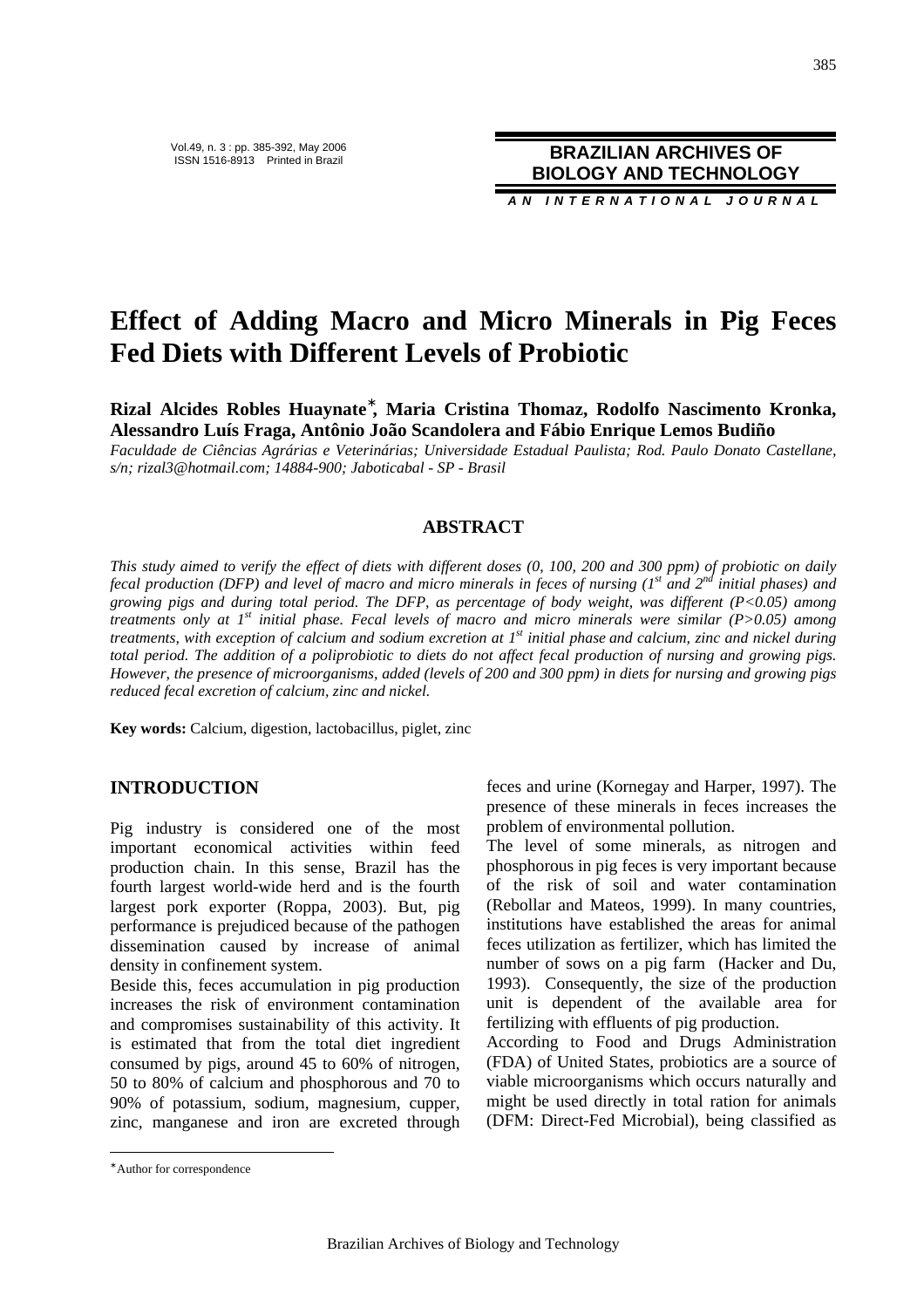GRAS (Generally Regarding As Safe) substances. Bertechini and Hossain (1993) referred the preference for the generic term "direct-fed microbial products", which includes other components, as *Bacillus sp*. and some yeast (noncommon gastrointestinal organisms), enzymes and sub-products of fermentation industry.

The utilization of micro ingredients as probiotics, prebiotics, organic acids and chelating minerals, was reviewed by Menten (2002) where the metabolic effect of micro ingredients was emphasized for reducing pollution effects and improving pig performance. In this sense, pools of health living bacterias and yeasts (poliprobiotics) have been incorporated in diets for improving digestibility and nutrient utilization, especially minerals.

The aim of this work was to evaluate different levels (0, 100, 200 and 300 ppm) of probiotic inclusion in diets for nursing  $(1<sup>st</sup> initial + 2<sup>nd</sup> initial)$ periods) and growing pigs in relation to amount of feces production and fecal content of macro and micro minerals.

# **MATERIAL AND METHODS**

Forty crossbreed (Duroc x Landrace - Large White) barrow piglets were weaned at 22 day-old and  $6.17 \pm 0.68$  kg body weight. Animals were housed in 2.55  $m^2$  (1.55 x 1.70 m) individual pens with concrete floor, separated by iron bars and wood partition walls for avoiding animal contact. Drinkers were kind communicating vessels and feeders were semi-automatic. The tested product was the poliprobiotic Bacsol-vt®, composed mainly by the following bacteria and yeast species: *Bacillus subtilis, Bacillus natto, Bacillus megaterium, Lactobacillus acidophilus, Lactobacillus plantarum, Lactobacillus brevis, Lactobacillus casei, Streptococcus lactis, Streptococcus faecalis, Streptococcus termophilus and Saccharomyces cereviseae* 

Evaluations were done during these following phases:

| Nursing Phase | $\int 1^{st}$ Initial            | - 22 to 44 day-old         |
|---------------|----------------------------------|----------------------------|
|               | $\Big\}$ 2 <sup>nd</sup> Initial | - 45 to 68 day-old         |
| Growing Phase |                                  | $\int$ - 69 to 105 day-old |

## **Treatments and experimental diets**

|           | Treatments were:                      |
|-----------|---------------------------------------|
| $T_0$     | - Basal Diet (control);               |
| $T_{100}$ | - Basal Diet $+100$ ppm of probiotic; |
| $T_{200}$ | - Basal Diet $+200$ ppm of probiotic; |
| $T_{300}$ | - Basal Diet $+300$ ppm of probiotic. |

Experimental diets (Table 1) were formulated according to animal requirements of NRC (1998). Diet composition was calculated based on Rostagno et al. (2000). Iso-protein and isoenergetic basal diets (control) with different levels of probiotic were formulated for each phase. The mineral and vitamin supplement was included to the diets according the industry recommendation.

# **Fecal quantification and macro and micro minerals levels**

Pen floor was cleaned and scraped daily. Twice a week, animal feces produced during 24h were individual collected and weighed. After collecting, feces of each animal were homogenized and sampled (15% of total), stored in plastic bag and frozen for further analysis. During the  $1<sup>st</sup>$  and  $2<sup>nd</sup>$ initial and growing phases three, eight and ten feces collections were made, respectively, totaling 240 samples for pig. However, some animals from the treatment without probiotic and the treatment supplemented with 100 ppm of probiotic had diarrhea at  $1<sup>st</sup>$  initial phase so, their feces were collected only after their recovering.

Feces samples of each pig during each phase were defrosted, homogenized and one sub-sample (200 g) was taken and dried in air oven at  $60^{\circ}$ C for 72 h. Dried sub-samples were ground in knife and ball grinder. Dry matter content of feces (DMF) was determined and the daily fecal production as percentage of pig body weight, on dry matter basis, was calculated.

The sub-samples were homogenized and 0.5 g of each one of the total of 120 sub-samples were digested in nitroperchloric solution. After digestion, contents of calcium, potassium, magnesium, sodium, cupper, iron, manganese, zinc and nickel were determined by atomic absorption spectrophotometer according to Bataglia (1983).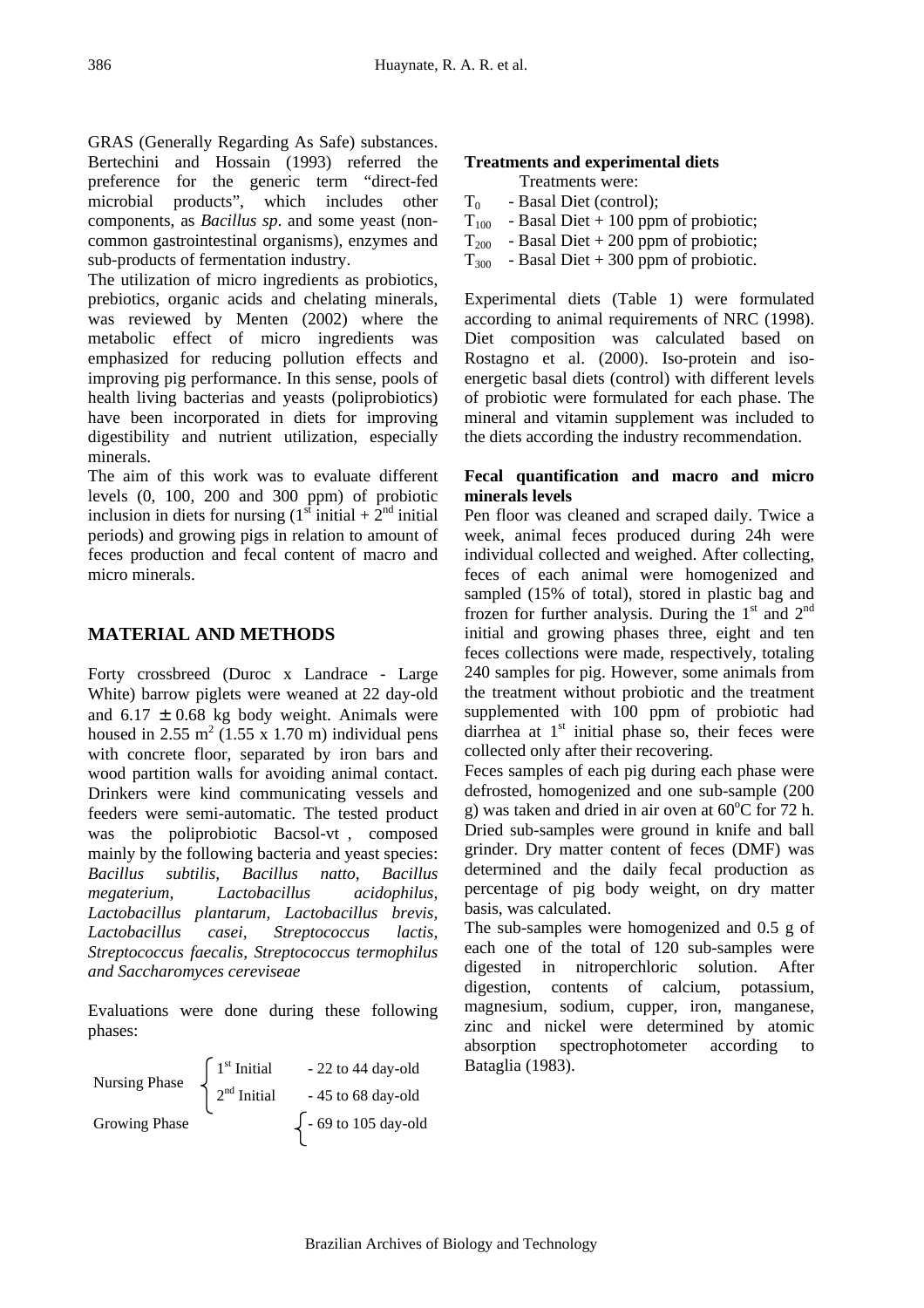|  |  |  |  |  | <b>Table 1 - Percentual composition and nutritional levels of experimental diets.</b> |
|--|--|--|--|--|---------------------------------------------------------------------------------------|
|--|--|--|--|--|---------------------------------------------------------------------------------------|

|                                         | <b>Phases</b>           |               |                |  |  |
|-----------------------------------------|-------------------------|---------------|----------------|--|--|
| <b>Ingredients</b>                      | 1 <sup>st</sup> Initial | $2nd$ Initial | <b>Growing</b> |  |  |
| Corn                                    | 66.21                   | 67.53         | 77.64          |  |  |
| Soybean meal                            | 17.57                   | 21.26         | 19.34          |  |  |
| Defatted dried milk                     | 5.16                    | 6.00          |                |  |  |
| Isolated soybean protein                | 5.00                    |               |                |  |  |
| Soybean oil                             |                         |               | 0.93           |  |  |
| Dicalcium phosphate                     | 1.35                    | 1.07          | 0.72           |  |  |
| Limestone                               | 0.77                    | 0.68          | 0.86           |  |  |
| Sugar cane                              | 3.00                    | 2.74          |                |  |  |
| Sodium Chloride (common salt)           | 0.33                    | 0.25          | 0.15           |  |  |
| Mineral and vitamin supplement*         | 0.10                    | 0.10          | 0.10           |  |  |
| L-Lysine HCl (78.4%)                    | 0.37                    | 0.32          | 0.25           |  |  |
| DL-Methionine (99.0%)                   | 0.09                    | 0.04          |                |  |  |
| L-Threonine (98.0%)                     | 0.05                    | 0.01          |                |  |  |
| Antioxidant                             |                         |               | 0.01           |  |  |
| Total (kg)                              | 100.00                  | 100.00        | 100.00         |  |  |
| <b>Calculated Values**</b>              |                         |               |                |  |  |
| Metabolizable Energy ( $kcal/kg^{-1}$ ) | 3,265                   | 3,265         | 3,265          |  |  |
| Crude Protein (%)                       | 19.93                   | 17.23         | 15.74          |  |  |
| Lysine $(\%)$                           | 1.35                    | 1.15          | 0.95           |  |  |
| Methionine + Cysteine $(\%)$            | 0.74                    | 0.63          | 0.55           |  |  |
| Threonine (%)                           | 0.81                    | 0,69          | 0.60           |  |  |
| Triptophan (%)                          | 0.24                    | 0.21          | 0.18           |  |  |
| Calcium (%)                             | 0.80                    | 0.70          | 0.60           |  |  |
| Available phosphorous (%)               | 0.40                    | 0.32          | 0.23           |  |  |
| Sodium (%)                              | 0.20                    | 0.15          | 0.10           |  |  |

\*The commercial mineral and vitamin supplement used did not have any kind of growth promoter or antibiotic. Garantee levels per kg of ration: Vit. A - 4,000 U.I.; Vit. D<sub>3</sub> - 220 U.I.; Vit. E - 22 mg; Vit. K - 0.5 mg; Vit. B<sub>2</sub> - 3.75 mg; Vit. B<sub>12</sub> - 20 µg; Calcium pantotenate - 12 mg; Niacina - 20 mg; Colina - 60 mg; Iodine - 140 µg; Selenium - 300 µg; Manganese - 10mg; Zinc - 100 mg; Copper - 10 mg; Iron - 99 mg.

\*\* NRC (1998).

Phosphorous values were estimated by colorimetric method and nitrogen content by Kjeldahl method (Silva, 1998). Daily mineral excretion was calculated by multiplying fecal mineral content by daily fecal production (dry matter). The mineral excretion per kilogram of feed intake was calculated using the formula:

$$
ME/FI (g or mg) = DME / DFI
$$

where:

ME/FI: mineral excretion (g or mg) per kilogram of feed intake.

DME: daily mineral excretion (g or mg). DFI: daily feed intake (kg).

At the start and at the end of each phase, pigs and the production of feces over 24h were weighted and the daily fecal production was calculated as percentage of the pig body weight (DFP/BW). These calculations were done with the objective of to adjust the fecal production to the body weight

and the mineral excretion to the feed intake in order to reduce the variation (Crocker and Robson, 2002).

#### **Experimental design**

For controlling differences among initial body weights, a completely randomized block design with four treatments and ten replicates was used and each animal was considered as experimental unit. Variance analysis was performed using GLM proceedings of SAS (Sas® Institute, 1998) and means were compared by Tukey test with 5% of significance level. The mathematical model used was the following:

$$
Yij = u + Ti + Bj + eij
$$

Where:

Yij - observed value

u - general mean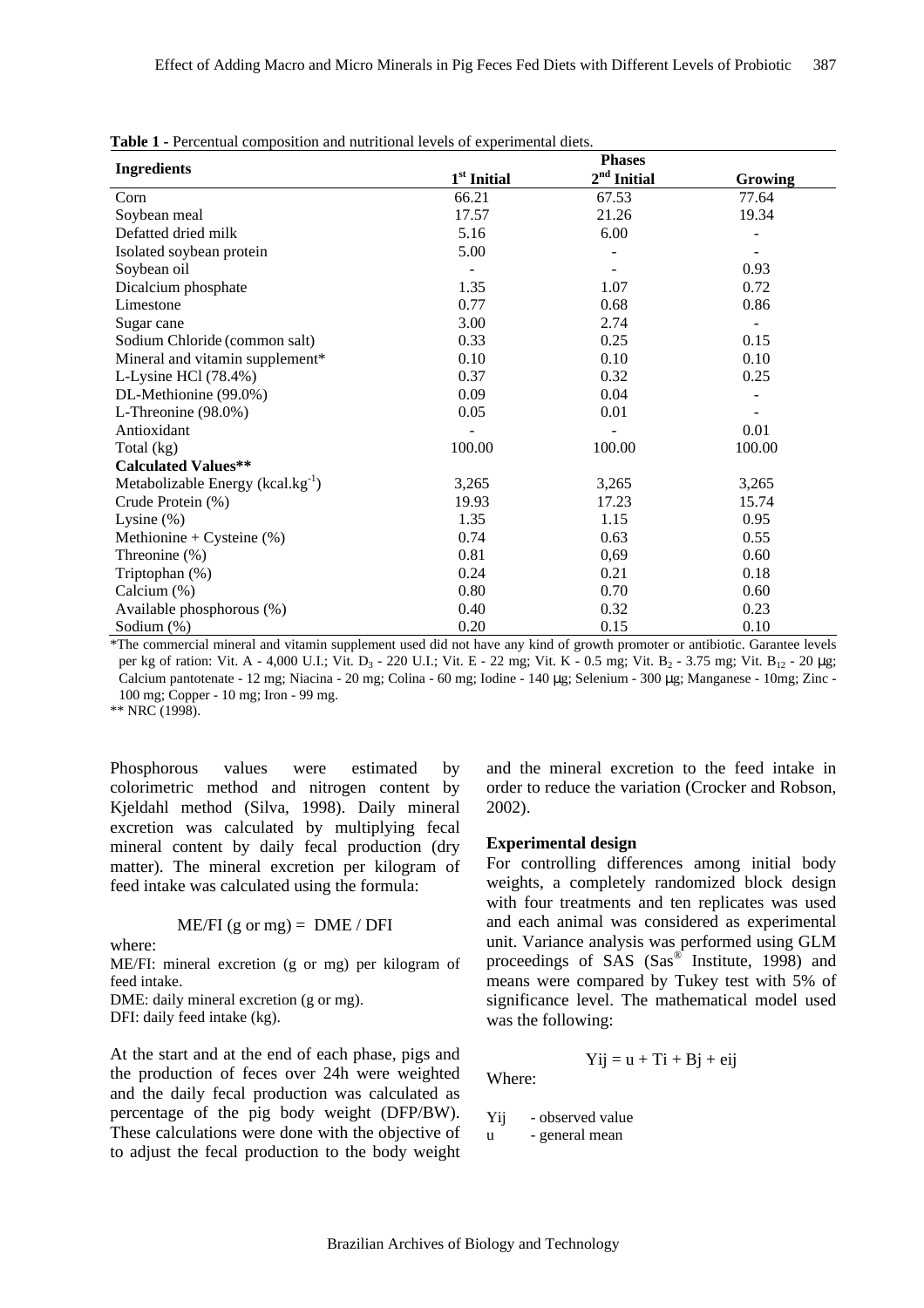- Ti effect of the levels of probiotic inclusion i  $(i=1,$ ..., 4)
- Bj block effect j  $(j=1,...,10)$
- eij experimental error

# **RESULTS AND DISCUSSION**

#### **Fecal production**

Table 2 presents the daily feces production estimated in percentage of body weight (DFP/BW) and the dry matter content of feces (DMF) at first and second initial phases, growing phase and total period. At  $1<sup>st</sup>$  initial phase, the production of feces in relation to the pig body weight was statistically different (P<0.05) between animals treated with 100 ppm of probiotic and those of control group, probably because these had smaller feed intake than the others. The mean value of this variable in control treatment, at  $1<sup>st</sup>$  and  $2<sup>nd</sup>$  initial phases, was

3.1%, similar to those of 2.5% found in piglets from five to 25 kg of body weight by Oliveira et al. (1993). Who observed that in animals from 25 to 100 kg of body weight (3.68%) was higher than that of 2.01% found in animals growing phase. Crocker and Robison (2002) observed values around 0.6% of daily fecal production in relation to body weight. These differences might be related to the methods used for collecting feces, period of the year, utilization of micro ingredients and that pigs from these studies showed differences in feed intake and conversion.

Table 3 presents daily feces production in wet matter, dry matter content of feces and daily feces production in dry matter, at  $1<sup>st</sup>$  and  $2<sup>nd</sup>$  initial phases and growing phase. There were statistical differences (P<0.05) among animals at different phases. Heavier animals had higher (P<0.05) fecal production in wet matter.

| Table 2 - Means and mean standard errors for daily fecal production in percentage of body weight (DFP/BW) and            |  |  |  |  |
|--------------------------------------------------------------------------------------------------------------------------|--|--|--|--|
| dry matter content of feces (DMF) of pigs fed diets with different levels of probiotic at nursing phase $(1st Initial +$ |  |  |  |  |
| $2nd$ initial) and growing phase and total period.                                                                       |  |  |  |  |

|                                                |                            | <b>Treatments</b> |                                  |                      |  |  |
|------------------------------------------------|----------------------------|-------------------|----------------------------------|----------------------|--|--|
| <b>Phases</b>                                  | $\mathbf{T_0}$             | $\rm T_{100}$     | $T_{200}$                        | $T_{300}$            |  |  |
| $1st$ initial                                  |                            |                   |                                  |                      |  |  |
| $DFP/BW$ (%)                                   | $3.32 \pm 0.30^a$          | $2.14 \pm 0.09^b$ | $2.74 \pm 0.23$ <sup>ab</sup>    | $2.54 \pm 0.19^{ab}$ |  |  |
| $DMF$ $%$                                      | $28.35 \pm 0.58$           | $30.01 \pm 0.97$  | $30.41 \pm 0.54$                 | $29.46 \pm 0.89$     |  |  |
| $2nd$ initial                                  |                            |                   |                                  |                      |  |  |
| $DFP/BW$ (%)                                   | $2.89 \pm 0.23$            | $2.36 \pm 0.17$   | $2.49\pm0.16$                    | $2.41 \pm 0.15$      |  |  |
| $DMF(\%)$                                      | $30.42 \pm 0.58$           | $30.82 \pm 0.50$  | $31.75 \pm 0.39$                 | $31.18 \pm 0.43$     |  |  |
| Growing                                        |                            |                   |                                  |                      |  |  |
| $DFP/BW$ (%)                                   | $2.01 \pm 0.21$            | $2.22+0.21$       | $2.23 \pm 0.10$                  | $1.93 \pm 0.16$      |  |  |
| $DMF$ (%)                                      | $31.15 \pm 0.60$           | $29.82 \pm 0.41$  | $31.51 \pm 0.34$                 | $31.58 \pm 0.39$     |  |  |
| <b>Total period</b>                            |                            |                   |                                  |                      |  |  |
| $DFP/BW$ (%)                                   | $2.74 \pm 0.16$            | $2.24 \pm 0.12$   | $2.49 \pm 0.09$                  | $2.29 \pm 0.10$      |  |  |
| $DMF$ $%$                                      | $29.97 \pm 0.48$           | $30.21 \pm 0.36$  | $31.22 \pm 0.34$                 | $30.74 \pm 0.35$     |  |  |
| 0.11<br>$\mathbf{1}$ $\mathbf{1}$ $\mathbf{1}$ | $\cdots$<br>$\blacksquare$ | .                 | $\sqrt{2}$ $\sqrt{2}$ $\sqrt{2}$ |                      |  |  |

a,b Means followed by the same letter within row are similar by Tukey test (P>0.05).

**Table 3** - Means and mean standard errors for daily fecal production (DFP) in wet and dry matter and dry matter content of feces of pigs at nursing phase  $(1<sup>st</sup> Initial + 2<sup>nd</sup> initial)$  and growing phase.

| <b>Phases</b>           | <b>DFP</b> wet matter<br>(g)                             | Dry matter content<br>$($ %) | DFP dry matter<br>(g)   |  |
|-------------------------|----------------------------------------------------------|------------------------------|-------------------------|--|
| $1st$ initial           | $200 \pm 32.24^{\circ}$                                  | $29.6 \pm 8.05^{\circ}$      | $59 \pm 34.40^{\circ}$  |  |
| $2nd$ initial           | $373 \pm 29.57^{\rm b}$                                  | $31.0 \pm 4.76^{\circ}$      | $116 \pm 29.37^b$       |  |
| Growing                 | $757 \pm 26.10^a$                                        | $31.2 \pm 4.57$ <sup>a</sup> | $236 \pm 24.05^{\circ}$ |  |
| .<br>$\sim$ $\sim$<br>. | .<br><b>Contract Contract Contract Contract Contract</b> | $-1$ $-1$ $-1$               |                         |  |

a,b Means followed by the same letter within column are similar by Tukey test (P>0.05).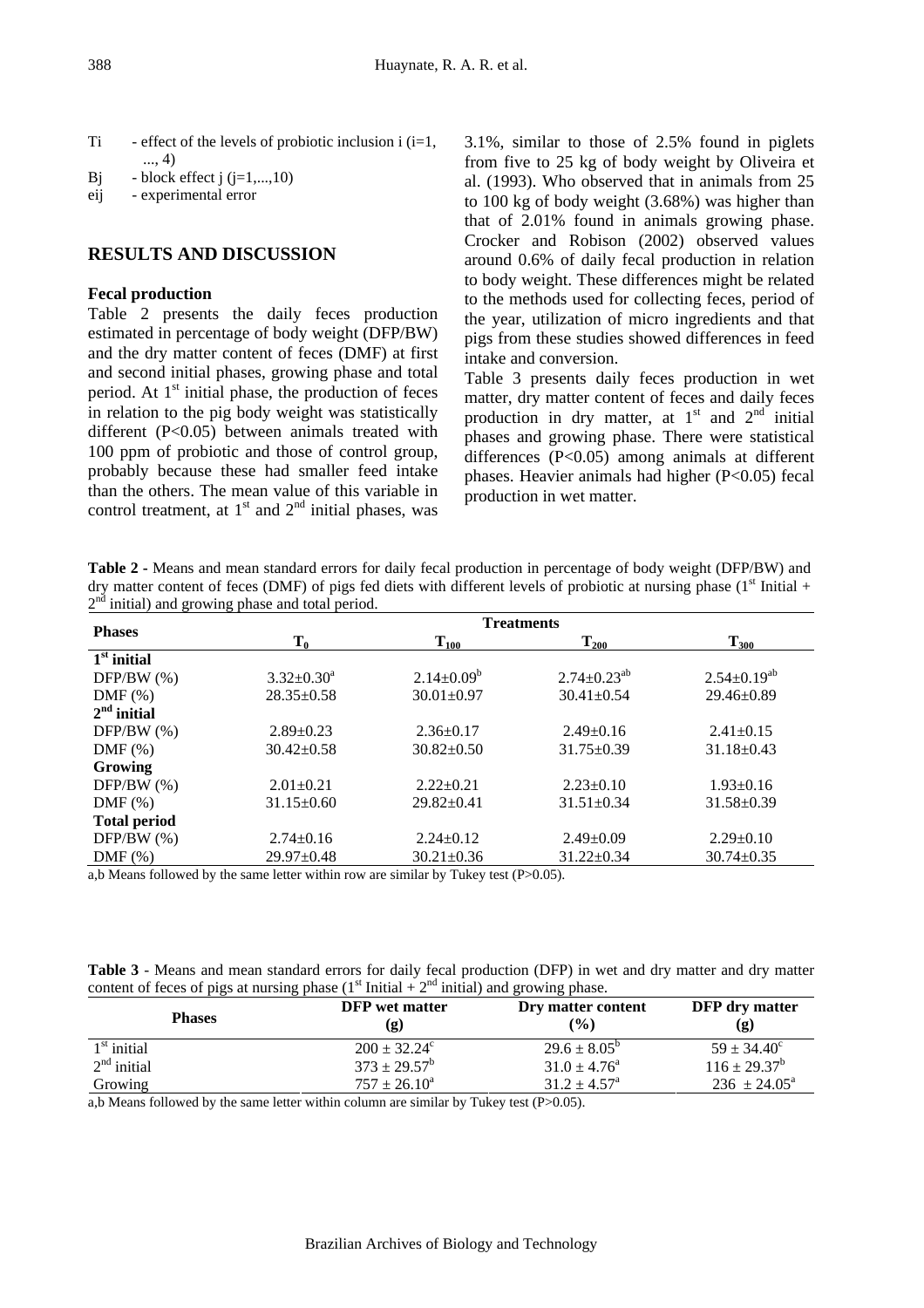|                         | <b>Treatment</b>           |                              |                               |                                  |  |
|-------------------------|----------------------------|------------------------------|-------------------------------|----------------------------------|--|
| <b>Phases</b>           | $T_0$                      | $T_{100}$                    | $T_{200}$                     | $T_{300}$                        |  |
| $1st$ initial           |                            |                              |                               |                                  |  |
| Ca(g)                   | $6.19 \pm 0.29^{\text{a}}$ | 4.84 $\pm$ 0.37 <sup>b</sup> | $5.29 \pm 0.24^{ab}$          | $4.39 \pm 0.47^b$                |  |
| P(g)                    | $5.23 \pm 0.42$            | $4.24 \pm 0.35$              | $4.76 \pm 0.30$               | $4.08 \pm 0.31$                  |  |
| Mg(g)                   | $2.32 \pm 0.16$            | $2.00 \pm 0.18$              | $2.17 \pm 0.08$               | $2.02 \pm 0.19$                  |  |
| K(g)                    | $4.73 \pm 0.32$            | $3.70 \pm 0.22$              | $3.93 \pm 0.27$               | $3.67 \pm 0.37$                  |  |
| $Na$ (mg)               | $441.00 \pm 167.3^{ab}$    | $340.00 \pm 37.23^b$         | $649.00 \pm 82.61^a$          | 633.00 $\pm$ 112.07 <sup>a</sup> |  |
| N(g)                    | $6.57 \pm 0.45$            | $5.13 \pm 0.28$              | $6.16 \pm 0.43$               | $5.61 \pm 0.46$                  |  |
| 2 <sup>nd</sup> initial |                            |                              |                               |                                  |  |
| Ca(g)                   | $1.96 \pm 0.11$            | $2.10 \pm 0.18$              | $1.95 \pm 0.14$               | $1.87 \pm 0.08$                  |  |
| P(g)                    | $1.93 \pm 0.10$            | $1.98 \pm 0.13$              | $1.91 \pm 0.08$               | $1.90 \pm 0.07$                  |  |
| Mg(g)                   | $0.97 \pm 0.07$            | $1.03 \pm 0.07$              | $0.94 \pm 0.05$               | $0.97 \pm 0.04$                  |  |
| K(g)                    | $2.27 \pm 0.15$            | $2.22 \pm 0.14$              | $2.14 \pm 0.10$               | $2.38 \pm 0.11$                  |  |
| Na (mg)                 | $282.0 \pm 25.48$          | $272.0 \pm 25.50$            | $244.0 \pm 13.47$             | $274.0 \pm 28.34$                |  |
| N(g)                    | $2.80 \pm 0.20$            | $2.55 \pm 0.17$              | $2.62 \pm 0.12$               | $2.49 \pm 0.12$                  |  |
| Growing                 |                            |                              |                               |                                  |  |
| Ca(g)                   | $3.14 \pm 0.29$            | $3.47 \pm 0.28$              | $2.99 \pm 0.22$               | $2.82 \pm 0.20$                  |  |
| P(g)                    | $2.60 \pm 0.23$            | $2.95 \pm 0.22$              | $2.55 \pm 0.16$               | $2.51 \pm 0.18$                  |  |
| Mg(g)                   | $1.60 \pm 0.15$            | $1.77 \pm 0.17$              | $1.48 \pm 0.14$               | $1.56 \pm 0.19$                  |  |
| K(g)                    | $3.53 \pm 0.36$            | $3.89 \pm 0.30$              | $3.39 \pm 0.23$               | $3.13 \pm 0.25$                  |  |
| Na (mg)                 | $284.0 \pm 27.68$          | $320.0 \pm 35.04$            | $297.0 \pm 25.41$             | $255.0 \pm 21.00$                |  |
| N(g)                    | $3.24 \pm 0.34$            | $3.60 \pm 0.27$              | $3.38 \pm 0.11$               | $2.95 \pm 0.17$                  |  |
| <b>Total period</b>     |                            |                              |                               |                                  |  |
| Ca(g)                   | $3.76 \pm 0.18^a$          | $3.47 \pm 0.23^{ab}$         | 3.41 $\pm$ 0.14 <sup>ab</sup> | $3.03 \pm 0.20^b$                |  |
| P(g)                    | $3.26 \pm 0.17$            | $3.06 \pm 0.19$              | $3.07 \pm 0.11$               | $2.83 \pm 0.14$                  |  |
| Mg(g)                   | $1.63 \pm 0.10$            | $1.60 \pm 0.11$              | $1.53 \pm 0.06$               | $1.52 \pm 0.11$                  |  |
| K(g)                    | $3.51 \pm 0.22$            | $3.27 \pm 0.19$              | $3.15 \pm 0.16$               | $2.93 \pm 0.19$                  |  |
| $Na$ (mg)               | $336.0 \pm 46.07$          | $313.0 \pm 14.76$            | $393.0 \pm 29.61$             | $381.0 \pm 35.72$                |  |
| N(g)                    | $4.20 \pm 0.21$            | $3.76 \pm 0.20$              | $4.06 \pm 0.13$               | $3.68 \pm 0.16$                  |  |

**Table 4 -** Means and mean standard errors for macro mineral (g or mg) excreted in feces per kilogram of feed intake (as fed) of pigs fed diets with different levels of probiotic at nursing  $(1<sup>st</sup> initial + 2<sup>nd</sup> initial)$  and growing phases and total period.

a,b Means followed by the same minuscule letter within row are similar by Tukey test (P>0.05).

Percentage of fecal dry matter at  $1<sup>st</sup>$  initial phase was smaller (P<0.05) when compared to  $2<sup>nd</sup>$  initial phase and growing phase. This fact might be related to higher water content in feces of animals when the digestive system was in development (after the weaning) and this situation could result in high incidence of gastrointestinal disorders.

However, at  $2<sup>nd</sup>$  initial phase and growing phase the digestive system was completely developed and the incidence of gastrointestinal disorders reduced, consequently, feces had lower water content.

#### **Fecal content of macro and micro minerals**

Table 4 presents fecal macro mineral content per kilogram of feed intake. Fecal macro mineral contents were similar (P>0.05) among treatments during  $1<sup>st</sup>$  and  $2<sup>nd</sup>$  initial phases, growing phase and total period, with exception of calcium at  $1<sup>st</sup>$  initial phase and total period and sodium at  $1<sup>st</sup>$  initial phase. At 1<sup>st</sup> initial phase, animals fed diets with 100 and 300 ppm of probiotic excreted lower (P<0.05) amounts of Ca in relation to control group. Pigs fed 100 ppm of probiotic had the lowest feed intake during the  $1<sup>st</sup>$  initial phase and this reflected in better retention of mineral, as occurred numerically with all of them. However, the feed intake of pigs fed 300 ppm was similar with others and the reduction in Ca excretion could be related to a better microbial equilibrium in pig intestine.

With exception of sodium, all of other minerals (including micro minerals - Table 5) were numerically excreted in lower amounts by pigs fed 300 ppm of probiotic.

In relation to Na, animals fed diets with 100 ppm of probiotic at  $1<sup>st</sup>$  initial phase eliminated less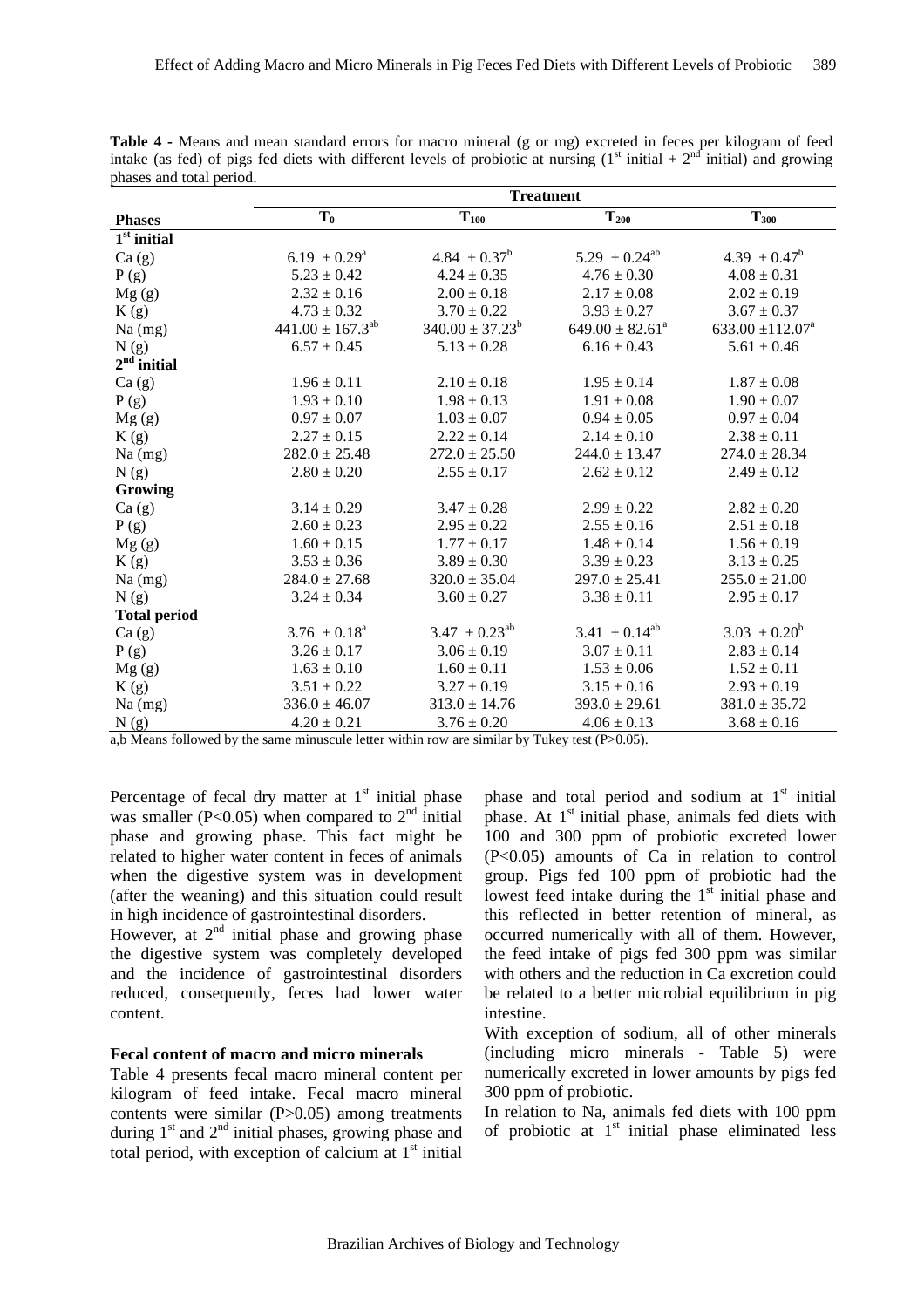(P<0.05) amounts than those treated with 200 and 300 ppm.

This result might be directly related to higher diarrhea incidence in the group of animals treated with 100 ppm of probiotic since Na is one of electrolytes responsible by maintenance of osmotic pressure and water cellular level. Thus, Na excretion is higher than others in gastrointestinal disorders (Mc Dowell, 1992).

**Table 5** - Means and means standard errors for micro minerals (mg) excreted in feces per kilogram of feed intake (as fed) of pigs fed diets with different levels of probiotic at nursing phase ( $1<sup>st</sup>$  Initial +  $2<sup>nd</sup>$  initial), growing phase and total period.

|                     | <b>Treatment</b>     |                            |                      |                     |  |
|---------------------|----------------------|----------------------------|----------------------|---------------------|--|
| <b>Phases</b>       | $T_0$                | $T_{100}$                  | $T_{200}$            | $T_{300}$           |  |
| $1st$ Initial       |                      |                            |                      |                     |  |
| Zn                  | $280.00 \pm 21.00$   | $270.00 \pm 19.08$         | $245.00 \pm 12.22$   | $225.00 \pm 19.86$  |  |
| Mg                  | $63.99 \pm 6.20$     | $52.93 \pm 5.39$           | $61.25 \pm 4.91$     | $52.83 \pm 4.13$    |  |
| Cu                  | $29.00 \pm 3.15$     | $23.63 \pm 1.80$           | $29.04 \pm 2.33$     | $24.18 \pm 1.89$    |  |
| $\rm Fe$            | $805,00 \pm 35,00$   | $615,00 \pm 29,07$         | $795,00 \pm 31,95$   | $658,00 \pm 28,16$  |  |
| Ni                  | $1.92 \pm 0.15$      | $1.88 \pm 0.12$            | $1.67 \pm 0.67$      | $1.47 \pm 0.44$     |  |
| $2nd$ Initial       |                      |                            |                      |                     |  |
| Zn                  | $116.0 \pm 6.93$     | $117.0 \pm 7.27$           | $113.0 \pm 4.92$     | $113.0 \pm 4.42$    |  |
| Mg                  | $26.55 \pm 2.02$     | $30.38 \pm 2.58$           | $28.60 \pm 2.28$     | $28.13 \pm 1.54$    |  |
| Cu                  | $13.46 \pm 0.87$     | $13.24 \pm 0.82$           | $13.09 \pm 0.55$     | $13.11 \pm 0.55$    |  |
| Fe                  | $323.00 \pm 22.12$   | $338.00 \pm 25.54$         | $322.00 \pm 18.70$   | $309.00 \pm 12.12$  |  |
| Ni                  | $0.86 \pm 0.08$      | $0.94 \pm 0.08$            | $0.84 \pm 0.07$      | $0.81 \pm 0.06$     |  |
| Growing             |                      |                            |                      |                     |  |
| Zn                  | $166.00 \pm 13.00$   | $185.00 \pm 13.24$         | $163.00 \pm 10.40$   | $160.00 \pm 11.56$  |  |
| Mg                  | $38.28 \pm 3.57$     | $42.49 \pm 3.66$           | $34.72 \pm 2.81$     | $36.21 \pm 3.77$    |  |
| Cu                  | $16.16 \pm 1.61$     | $17.44 \pm 1.47$           | $14.70 \pm 1.00$     | $14.47 \pm 0.96$    |  |
| Fe                  | $280.00 \pm 20.90$   | $312.00 \pm 27.94$         | $285.00 \pm 24.25$   | $281.00 \pm 33.51$  |  |
| Ni                  | $0.97 \pm 0.08$      | $1.09 \pm 0.11$            | $0.84 \pm 0.07$      | $0.92 \pm 0.09$     |  |
| <b>Total period</b> |                      |                            |                      |                     |  |
| Zn                  | $254.00 \pm 32.70^a$ | $194.00 \pm 14.74^{ab}$    | $174.00 \pm 6.53^b$  | $166.00 \pm 9.32^b$ |  |
| Mg                  | $42.94 \pm 3.20$     | $41.93 \pm 2.74$           | $41.56 \pm 2.06$     | $39.06 \pm 2.38$    |  |
| Cu                  | $19.54 \pm 1.23$     | $18.11 \pm 1.05$           | $18.94 \pm 0.76$     | $17.25 \pm 0.86$    |  |
| Fe                  | $470.00 \pm 25.09$   | $422.00 \pm 27.66$         | $467.00 \pm 25.43$   | $406.00 \pm 28.50$  |  |
| Ni                  | $1.25 \pm 0.07^{ab}$ | $1.30 \pm 0.07^{\text{a}}$ | $1.12 \pm 0.08^{ab}$ | $1.07 \pm 0.15^b$   |  |

a,b Means followed by the same letter within row are similar by Tukey test (P>0.05).

Considering that during  $1<sup>st</sup>$  initial phase, feces were collected only after diarrhea interruption, animals from control group and from treatment with 100 ppm of probiotic lost a lot of Na during diarrhea and when this intestinal disorder stopped, they excreted less Na in order to increase absorption and to replace the plasma level of this ion. Fabian et al. (2004) showed that after a period of low availability of an element (nitrogen), pigs improved its retention.

In the total period, animals treated with 300 ppm of probiotic eliminated less  $(P<0.05)$  amounts of Ca in feces than animals from control group. Considering  $2<sup>nd</sup>$  initial phase, growing phase and total period, there was a gradual reduction in Ca excretion with increase of probiotic inclusion in

diets, probably because probiotic reduced substantially intestinal pH and improved Ca absorption (Jonsson and Conway, 1992). The highest level of probiotic inclusion caused smaller nitrogen excretion (Table 3) during the total period (22 to 105 day-old). Scheuermann (1993) using a probiotic of *Lactobacillus*  $(0, 10^8, 10^9, 10^{10})$  $UFC.kg^{-1}$  in diets for growing pig, observed higher nitrogen retention with the highest level of probiotic inclusion. Table 5 presents fecal micro mineral excretion per kilogram of feed intake measured in animals from all treatments.

At  $1<sup>st</sup>$  and  $2<sup>nd</sup>$  initial phases and growing phase, there were no differences (P>0.05) among treatments in relation to all micro mineral excretion. Considering the total period, animals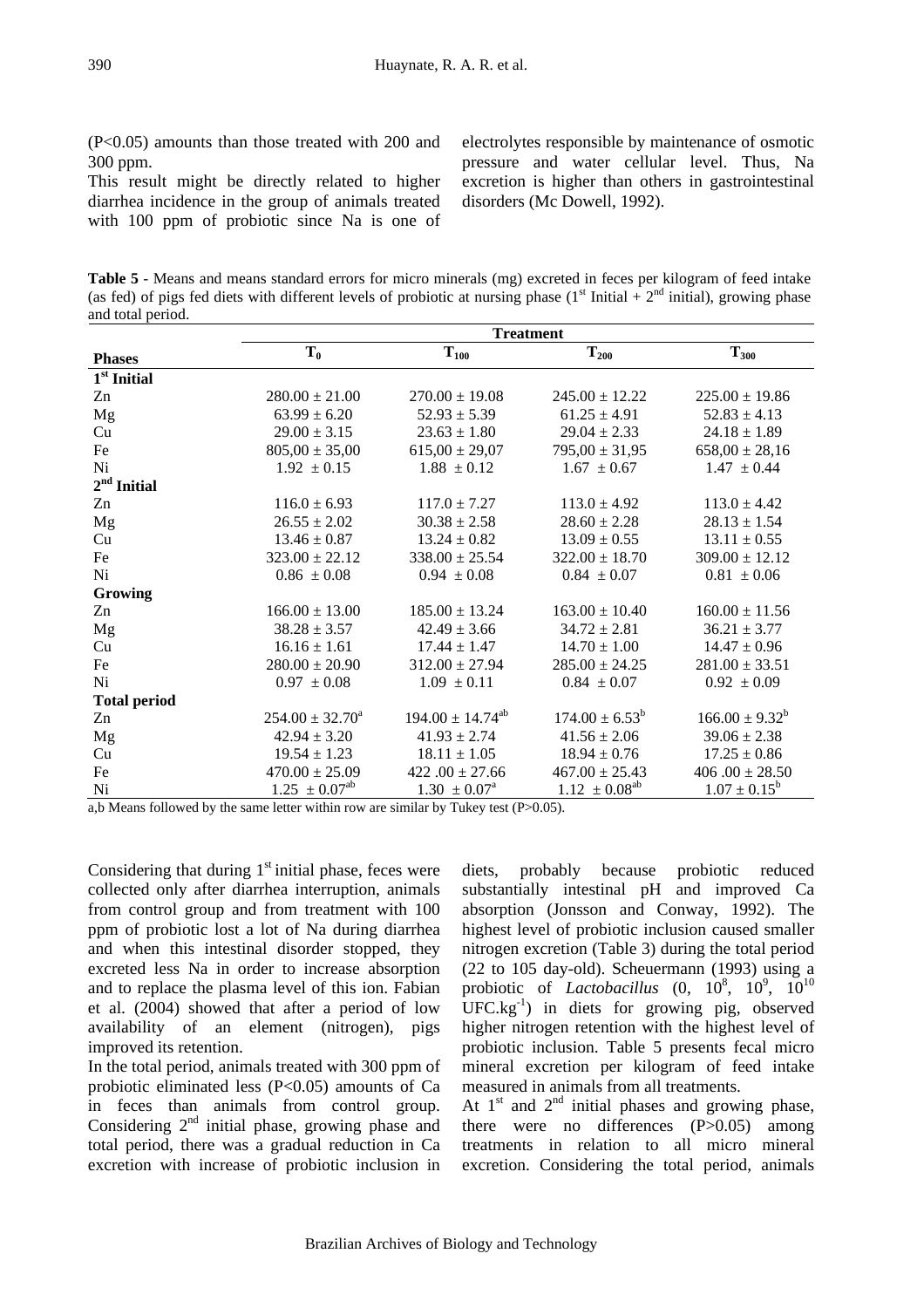treated with 200 and 300 ppm of probiotic excreted less (P<0.05) amounts of zinc than those of control group; while animals treated with 300 ppm excreted less (P<0.05) amounts of nickel in relation to those of control group. The lowest Zn excretion by animals treated with 200 and 300 ppm might be related to the action of microorganisms present in probiotic, which used Zn in their physiological functions (Mc Dowell, 1992).

When levels of macro and micro minerals in feces of growing pigs fed diet without probiotic determined in this trial (Ca =  $2.01\%$ , P =  $2.6\%$ , Zn = 1095 ppm,  $Cu = 104$  ppm and  $Fe = 1845$  ppm) were compared to results found by Lima et al. (1993) using the same fecal collection method in animals at finishing phase (Ca = 3.39 %, P = 2.67 %, Zn = 830 ppm,  $Cu = 124$  ppm and  $Fe = 6010$  ppm and to values observed by Shaw et al. (2002) for the control diet of their study envolving finishing pigs  $(Ca = 2.68\%, P = 1.94\%, Zn = 801$  ppm,  $Cu = 98$ ppm and Fe = 1829 ppm), it was observed that all minerals, with exception of the Zn, were in lower concentrations in the present and in the Shaw et al. (2002) studies than in Lima et al. (1993) study. The genetic potential of animals must be considered in order to explain the differences (Crocker and Robison, 2002), but the composition of the diets and the level of trace mineral inclusion influences the mineral composition of feces too, as showed by Shaw et al. (2002).

# **CONCLUSIONS**

The addition of a poliprobiotic to diets did not affect fecal production of nursing and growing pigs. However, the presence of microorganisms, added in know levels to diets, reduced the excretion of minerals.

#### **RESUMO**

O objetivo deste trabalho foi avaliar dietas contendo diferentes doses (0, 100, 200 e 300 ppm) de probiótico sobre a produção diária de fezes (PDF) e teor de macro e microminerais nas fezes de suínos, nas fases de creche e de crescimento e no período total. A PDF, como porcentagem do peso vivo, somente apresentou diferença estatística (P<0,05) na fase inicial 1. Os teores de macro e microminerais excretados nas fezes não

apresentaram diferença (P>0,05) entre tratamentos, a exceção de cálcio e sódio na fase inicial 1 e cálcio, zinco e níquel no período total. A adição de um poliprobiótico às dietas, não afetou a produção de fezes dos suínos nas fases de creche e de crescimento. Entretanto, a presença de microrganismos, adicionados (níveis de 200 e 300 ppm) às dietas reduziu a excreção fecal de cálcio, zinco e níquel.

#### **ACKNOWLEDGEMENTS**

This work was supported by Agropecuária Nunes. The authors would like to thank Dr. P. Bellingieri for helpful comments.

#### **REFERENCES**

- Bataglia, O. G. (1983), *Métodos de análises químicos de plantas*. Campinas: Instituto Agronômico. 48 pp.
- Bertechini, A. G. and Hossain, S. M. (1993), *O fantástico mundo dos probióticos*. Campinas: Biotecnal. 97 pp.
- Crocker, A. W. and Robison, O. W. (2002), Genetic and nutritional effects on swine excreta. *J. Anim. Sci*., **80**, 2809-2816.
- Fabian, J.; Chiba, L. I.; Frobish, L. T.; McElhenney, W. H.; Kuhlers, D. L. and Nadarajah, K. (2004), Compensatory growth and nitrogen balance in grower-finisher pigs. *J. Anim. Sci*., **82**, 2579-2587.
- Hacker, R. R. and Du, Z. (1993), Livestock pollution and politics. In: Verstegen, W. A. (Ed.). *Nitrogen flow in pig production and environmental consequences*. Wageningen: Pudoc Scientific. pp. 3-21.
- Jonsson, E. and Conway, P. (1992), Probiotics for pigs. In: Fuller, R. (Ed.). *Probiotics*. London: The scientific Basis. pp. 259-316.
- Kornegay, E. T. and Harper, A. F. (1997), Environmental nutrition: Nutrient management strategies to reduce nutrient excretion of swine. *Proff. Anim. Sci*., **13**, 99-111.
- Lima, G. J. M. M.; Oliveira, P. A. V. and Gomes, P. C. (1993), Determinação da digestibilidade aparente e do valor energético do esterco de suíno. In: Congresso Brasileiro de Veterinários Especialistas em Suínos, 6., Concórdia. *Anais...* Concórdia.
- McDowell, L. R. (1992), *Minerals in animal and human*. California: Science University of Florida, Academy Press. 524 pp.
- Menten, J. F. M. (2002), Probióticos, prebióticos e aditivos fitogênicos na nutrição de aves. In: Simpósio Sobre Ingredientes na Alimentação Animal, 2., Campinas. *Anais...* Campinas: CBNA. pp. 251-276.